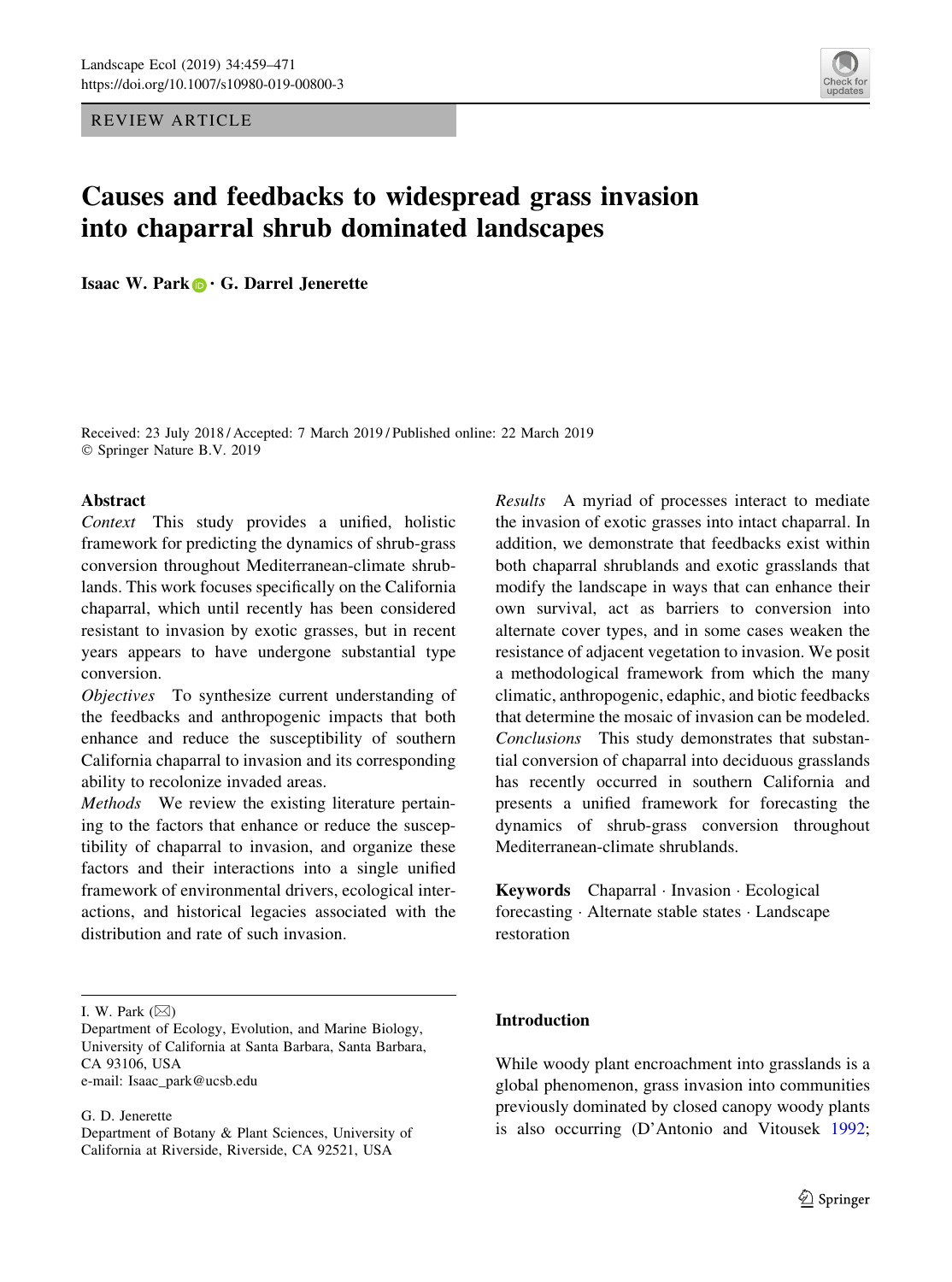Costello et al. [2000\)](#page-9-0). California chaparral represents an ideal study system for examining the dynamics of grass invasion into closed canopy woodlands, as it represents a highly diverse vegetation formation that is situated at a nexus of factors disrupting their historical assemblage including climate change, increasing encroachment and fragmentation, grazing, more rapid fire cycles, and pressure from invasive species. While chaparral has been considered uniquely resistant to grass invasion (Knops et al. [1995;](#page-11-0) Minnich and Bahr [1995\)](#page-11-0), grass invasions into shrub communities are increasing in extent (Keeley [2004](#page-10-0); Syphard et al. [2019\)](#page-11-0) and represent a significant portion of landscapes formerly classified as intact chaparral (Park et al. [2018\)](#page-11-0). Examinations of the distribution of grass and herbaceous cover throughout National Forests of southern California that were conducted at 30-m scale using newly developed remote sensing methods (Park et al. [2018\)](#page-11-0) suggest that grasses and herbaceous cover now compose approximately 34% of land cover within historically chaparral shrublands, with 24% of areas classified as chaparral exhibiting over 50% cover by grasses and herbaceous species (Fig. 1). Human encroachment progressively fragments chaparral, providing corridors for invasion (Lambrinos [2006\)](#page-11-0), while nitrogen (N) pollution improves the competitive ability of many exotic species (Fenn et al. [2010](#page-10-0)), and climate change threatens to disrupt the historical conditions in which chaparral thrived (Kelly et al. [2008\)](#page-11-0). As a result of the combined pressures associated with encroaching development, progressive fragmentation, accelerating fire cycles, and increasing proximity to invasive seed sources, chaparral and other Mediterranean shrublands are experiencing increased encroachment and conversion into invaded grasslands (D'Antonio and Vitousek [1992](#page-10-0); Figueroa et al. [2004](#page-10-0); Gritti et al. [2006\)](#page-10-0). Thus, although relatively intact until recent decades, this unique ecosystem is at increased risk of invasion and conversion into grasslands throughout much of its remaining range.

Due to the historical resilience of chaparral ecosystems to invasion and most research emphasizing woody plant encroachment into historic grasslands, the causes and consequences of grass invasion and chaparral type-conversion, the long-term replacement of chaparral vegetation by exotic-dominated grasslands, remain uncertain. The mechanisms facilitating or hindering invasion of closed-canopy chaparral likely differ substantially from processes facilitating grass invasion other open-canopy Mediterranean shrublands, such as coastal sage scrub, that have historically been vulnerable to invasions. As a result, the risk, distribution, and extent of future displacement of many of the species that constitute chaparral vegetation by exotic grasses, as well as the means by



Fig. 1 Estimated % cover by grasses and other herbaceous cover throughout National Forest lands across southern California as of 2008. Grey areas indicate recently burned locations in which cover estimates are unreliable. Percent herbaceous cover was estimated using a recently developed remote-sensing

method that leverages intra-annual phenological differences in normalized difference vegetation index (NDVI) between herbaceous forbs and grasses and evergreen shrublands using Landsat remote-sensing imagery (Park et al. [2018\)](#page-11-0)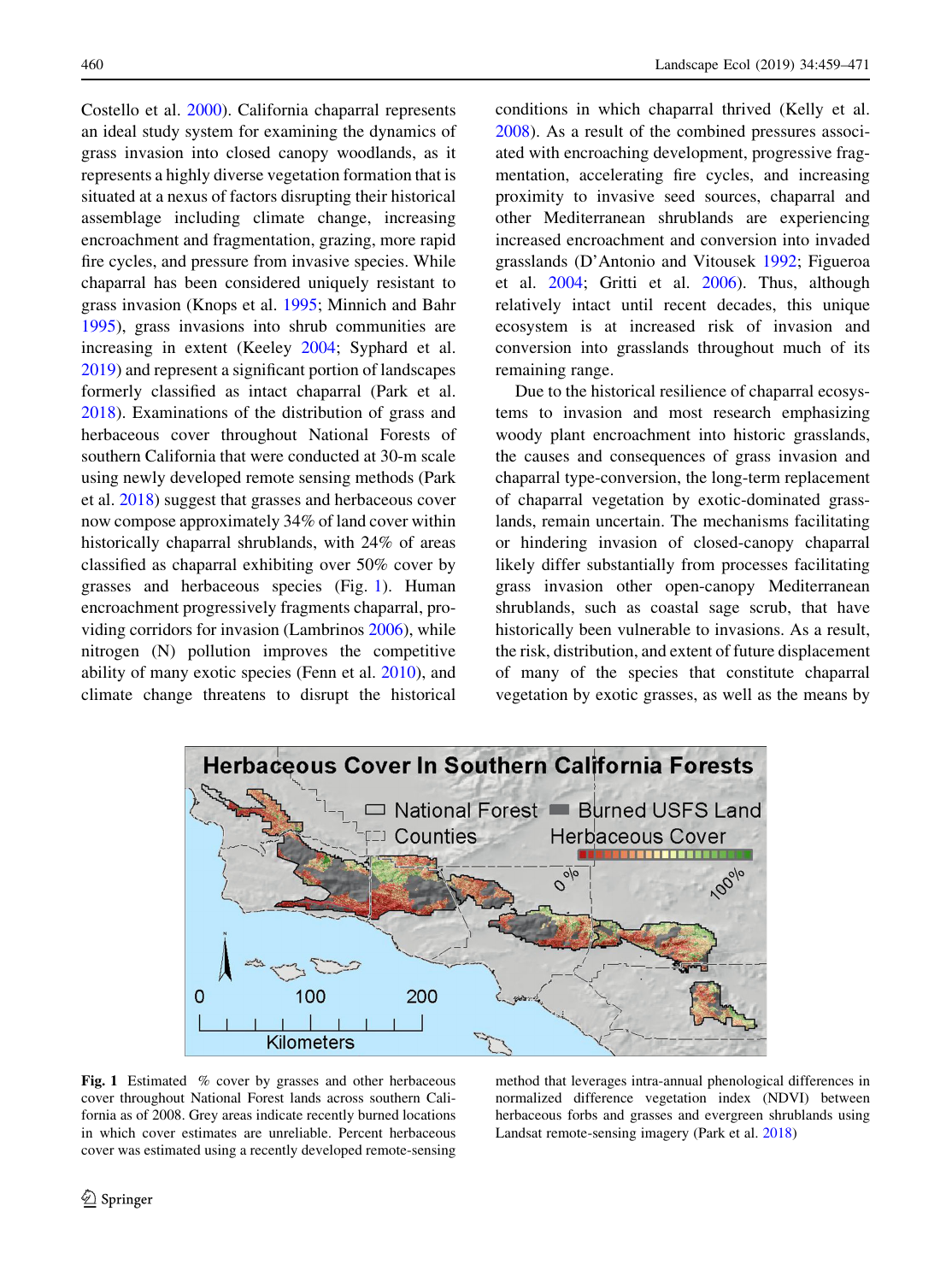which such invasion may be delayed, restricted, or reversed, remain poorly understood.

Identifying the potential for future invasion requires a systematic examination of the feedbacks that promote or hinder invasion, as well as the factors that may disrupt the resilience of chaparral vegetation to invasion and displacement by exotic grasses. Here, we review the growing literature that has identified the many factors governing the invasion and type-conversion of closed canopy chaparral to invasive annual grasses. We organize these factors and their interactions into a single unified framework of environmental drivers, ecological interactions, and historical legacies associated with the distribution, magnitude, and rate of such invasion. In so doing, we identify the network of feedbacks that reinforce the resistance of chaparral to invasion, the anthropogenic drivers that disrupt shrub feedbacks and provide opportunities for grass invasion, and the subsequent feedbacks of the new vegetation type to restrict the recolonization of shrubs throughout a landscape.

# Reinforcing feedbacks promoting chaparral resistance to invasion

Historically, attempts at deliberate conversion of most forms of chaparral vegetation have met with mixed success. Intentional conversion of chaparral to grasslands for grazing has been found to require a combination of physical brush removal or herbicidal application and controlled burns conducted in combination with deliberate seeding of exotic annual grasses to successfully convert intact chaparral into grasslands (Bentley [1967](#page-9-0); Murphy and Leonard [1974;](#page-11-0) Green [1977\)](#page-10-0). Moreover, invasions occurred almost exclusively along the edges of intact chaparral stands, while the invasion front proceeded only slowly, if at all (Zink et al. [1995;](#page-12-0) Davies et al. [2013\)](#page-10-0) except in cases or repeated burning at rapid intervals (Haidinger and Keeley [1993;](#page-10-0) Keeley and Brennan [2012](#page-10-0)). Thus, barring intense or frequent disturbance, the interior of chaparral is historically highly resistant to invasion and type conversion. This resistance to invasion is likely the result of a combination of climatic and biotic factors that are associated with intact chaparral. Intact chaparral has been found to produce specific regimes of fire frequency and intensity, soil moisture, and small mammal herbivory that generate positive feedbacks which prevent invasion by exotic grasses, and may also provide a barrier to invasion by intercepting sufficient light to outshade any seedling of exotic species. These barriers may be removed or disrupted, however, once alternate cover types are established.

## Historical fire cycle

Chaparral is often referred to as a fire-adapted system due to the extreme intensity of fires in chaparral ecosystems. However, California chaparral has historically exhibited long intervals between fires, with median fire return intervals of 24–65 years prior to Euro-American settlement (Van de Water and Safford [2011\)](#page-11-0). Many chaparral species have seeds that require scarification or are tolerant of the extreme heat events associated with the burning of old growth chaparral (Borchert and Odion [1995](#page-9-0)). Soil heating or burning have also been found to significantly enhance the emergence of many chaparral species (McPherson and Muller [1969;](#page-11-0) Christensen and Muller [1975a;](#page-9-0) Keeley et al. [1985](#page-10-0); Keeley and Keeley [1987](#page-10-0); Parker [1987](#page-11-0)). Other species regrow from rootstock, allowing rapid recolonization and canopy closure even after intense burn events (Keeley and Zedler [1978](#page-10-0)).

In contrast, the long-interval and high-temperature burn cycles that characterize historical chaparral communities have several negative impacts on exotic herbs and grasses. The years immediately following fires may be critical opportunities for grass invasion due to reduced ground cover (Keeley et al. [2003\)](#page-10-0), and long-interval fires limit the number of these occurrences, thereby limiting invasion opportunities. When fires do occur in mature chaparral, they are associated with surface temperatures in excess of  $700^{\circ}$ C (Borchert and Odion [1995;](#page-9-0) Odion and Davis [2000](#page-11-0)), and soil temperatures that reach  $200-300$  °C even at 3 cm depth (Christensen [1985](#page-9-0)). While these temperatures are sufficient to incinerate most seeds at surface level regardless of species, most native shrub species do experience successful post-fire germination from cached or buried seeds after even extreme fire events (Christensen and Muller [1975b;](#page-9-0) Moreno and Oechel [1991;](#page-11-0) Borchert and Odion [1995](#page-9-0)). However, species not adapted to extreme temperatures often experience substantial seed mortality as a result of the intense heating associated with shrubland fires (Keeley [2001](#page-10-0); Brooks [2002;](#page-9-0) DiTomaso et al. [2006](#page-10-0)), including the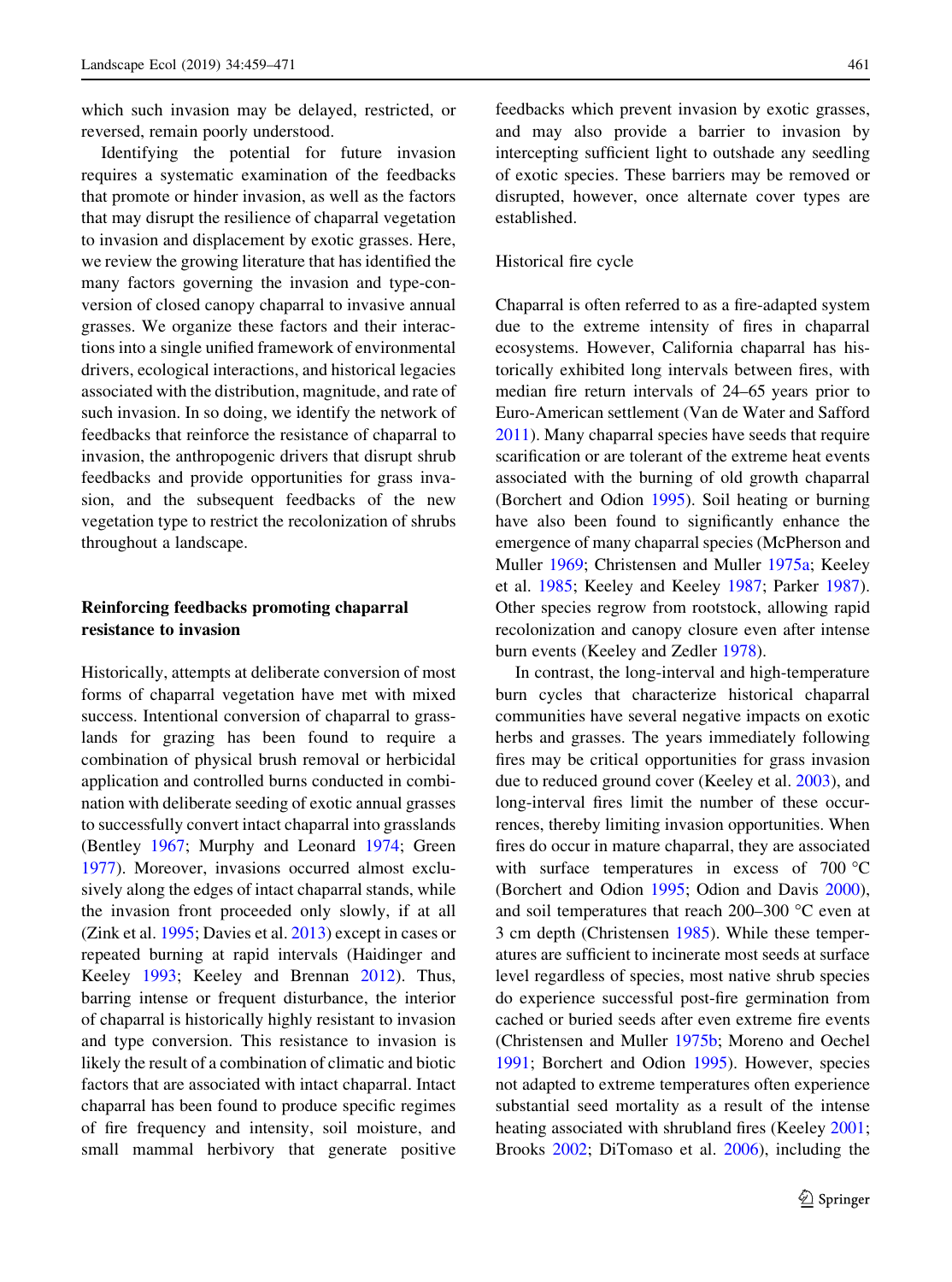invasive species Taeniatherum caput-medusae, and multiple Bromus species. Thus, if these seeds are able to accumulate from nearby areas in intervals between fire, the historical pattern of infrequent but intense fires may act as a filter to invasion by limiting opportunities for colonization by many exotic species, while also purging them from the seedbank.

## Herbivory

While changes in the fire regime disrupt a key element of chaparral resistance to invasion, herbivory also plays a key role. Cattle grazing, for example, has been found to prevent recolonization of recently converted grasslands by native shrubs (Johnson and Fitzhugh [1990\)](#page-10-0). Deliberate grazing by cattle and other ungulates is currently limited in California chaparral, however, and thus likely plays a minimal role in the broad-scale invasion history of California chaparral. In contrast, herbivory by rodents and other small mammal herbivores may be essential in mediating the competitive dynamic between shrubs and grasses. In nearby California grasslands, herbivory by native rodents has been found to both facilitate and maintain invasions by some exotic grass species through increased predation of native seeds adjacent to stands of invasive grasses (Orrock et al. [2008](#page-11-0)). Rodents typically browse primarily underneath the chaparral, where they are more protected from birds and other large predators than in open grasslands (Bartholomew [1970;](#page-9-0) Davis and Mooney [1985](#page-10-0); Tyler [1995\)](#page-11-0). As a result, the number of herbs and grasses that occur within intact chaparral stands are dramatically reduced (Davis and Mooney [1985](#page-10-0)). Similarly, exclusion of herbivores within mature chaparral has been found to dramatically increase the abundance and biomass of herbaceous species (Tyler [1995](#page-11-0), [1996](#page-11-0)).

In chaparral, rodent herbivory has been observed to reduce survival of invasive grasses Cortaderia jubata and Cortaderia selloana to nearly zero (Lambrinos [2002,](#page-11-0) [2006](#page-11-0)). Similarly, rabbit herbivory may also be capable of excluding annual grasses from intact chaparral stands (Bartholomew [1970](#page-9-0)). As small herbivorous mammals typically browse grasses and shrubs both underneath and immediately adjacent to chaparral shrubs, where the shrub canopy protects them from predators, rodents are also likely responsible for a 1–2 m 'bare zone' often observed at the edges of chaparral stands where the dominant cover transitions from chaparral to grass (Bartholomew [1970\)](#page-9-0). However, rodent herbivory has been found to be reduced post-fire (Tyler [1995\)](#page-11-0), indicating that firerelated rodent mortality may play a critical role in the post-fire success of chaparral invasion by exotic herbs and grasses.

Rodent herbivory may also explain the low abundance of grass seedlings under open chaparral canopies in which light interception is unlikely to exclude such species (Muller [1982](#page-11-0)). In contrast, similar rates of seedling survivorship have been observed in bare soil and under intact chaparral canopies in cases where herbivores were artificially excluded (Lambrinos [2006\)](#page-11-0). Thus, the action of small mammal herbivores in restricting establishment of exotic herbs and grasses underneath chaparral may do much to explain the resistance often observed by chaparral to invasion by exotic grasses and the ability of chaparral shrubs to displace exotic grasslands once established.

## Soil nitrogen

Chaparral shrubland has historically been considered to be an N limited system (McMaster et al. [1982](#page-11-0); Vourlitis et al. [2009](#page-12-0)). Many plant species include traits promoting nutrient conservation, including long leaf lifetimes, nutrient-poor sclerophyllic tissues, and nutrient resorption during senescence, which lead to conservation of N within plants and high N use efficiencies (Mooney and Rundel [1979](#page-11-0); Gray and Schlesinger [1983\)](#page-10-0). The paucity of soil nutrients, particularly N, may also limit the ability of rapidly growing, potentially invasive species to colonize and outcompete local species that are more adapted to lownutrient conditions.

# Anthropogenic factors that alter competitive dynamics between shrubs and grasses

Increasingly, human activity is altering chaparral ecosystems in multiple ways that may disrupt barriers to invasion through increasing fragmentation, increased fire ignitions, and increased N deposition. These changes interactively have altered the resistance of many components of chaparral to invasion, and have also increased the competitive ability of invasive grasses. In recent years, the majority of ignitions in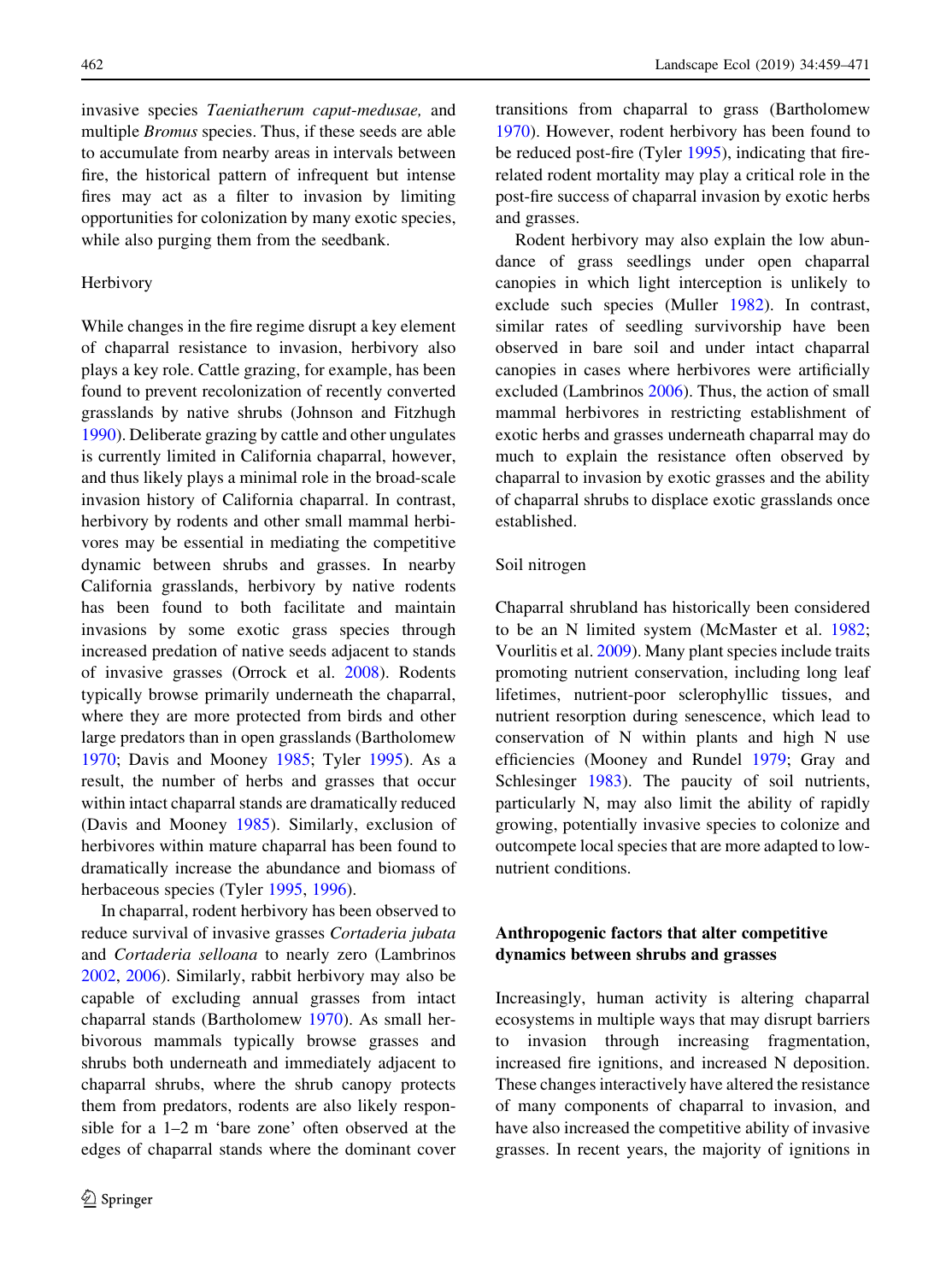California chaparral have been attributed to human activity that has dramatically accelerated the frequency of fire (Conard and Weise [1998;](#page-9-0) Syphard et al. [2007\)](#page-11-0), while simultaneously opening previously intact shrublands to invasion (Syphard et al. [2007](#page-11-0); Keeley and Syphard [2018](#page-10-0)). More rapid fire cycles also reduce the amount of time that many shrub species have to replenish the seedbank (Zedler et al. [1983;](#page-12-0) Zammit and Zedler [1988\)](#page-12-0). In cases where fires occur with sufficient frequency to re-burn chaparral before it reaches reproductive maturity, repeat ignitions may even preclude the reseeding of many chaparral shrubs, with particularly deleterious effects on obligate seeders (Zedler et al. [1983](#page-12-0)). Rapid fire cycles also result in lower burn intensities due to reduced fuels as compared to mature chaparral, thereby removing filters that limit the presence of invasive species in the seedbank.

Human development and land use change is progressively encroaching into and fragmenting chaparral vegetation. Development is frequently associated with increases in the presence of exotic and invasive species used in landscaping, thereby placing a much larger area of chaparral in close proximity to invasive vegetation and reducing the area of chaparral interior that is not in close proximity to invasive species. The increasing presence of human development within chaparral also results in increased rates of ignition, as well as increased concern about fire prevention. The construction of firebreaks intended to control fire can cause further fragmentation of chaparral and act as corridors for invasive species (Merriam et al. [2006\)](#page-11-0). Increased concern about the danger of fires within the urban-wildland interface has also dramatically increased the rate of mechanical fuel removal treatments since the year 2000 (Brennan and Keeley [2015\)](#page-9-0). Such treatments are intended to reduce the risk of intense fires to built structures (Agee and Skinner [2005\)](#page-9-0), but are also associated with reduced cover by chaparral and corresponding increases in the presence of exotic herbs and grasses within the treated areas (Brennan and Keeley [2015\)](#page-9-0). Thus, human development is simultaneously fragmenting chaparral and increasing its exposure and proximity to potentially invasive exotic species, while also removing many of the barriers that typically exist within chaparral to hinder invasion.

Human activity also impacts the competitive balance between native shrubs and invasive grasses through increased N deposition that results from atmospheric pollution. This is particularly evident in southern California, where increased atmospheric pollution has led to nitrogen deposition rates exceed-ing 90 kg ha<sup>-1</sup> year<sup>-1</sup> (Fenn et al. [2008](#page-10-0); Bytnerowicz et al. [2015\)](#page-9-0). Studies of nearby open canopy coastal sage scrub and desert communities have found that increased N deposition enhanced the growth rates of invasive grasses, many of which often threaten chaparral, while not benefitting native shrubs that are adapted to the historically N-poor soils of the region (Allen et al. [1998;](#page-9-0) Weiss [1999;](#page-12-0) Fenn et al. [2010](#page-10-0); Vourlitis [2017\)](#page-11-0). Artificial N fertilization of soil from mature  $(90 + year$  old) chamise chaparral was observed to more than double biomass production of barley and ryegrass seedlings (Hedrick [1951\)](#page-10-0). Many if not most non-native annual grass species respond strongly to soil N additions by increasing growth and seed production (Huenneke et al. [1990](#page-10-0); Allen et al. [1998;](#page-9-0) Weiss [1999](#page-12-0); Yoshida and Allen [2004;](#page-12-0) Fenn et al. [2010\)](#page-10-0). Increased N deposition in combination with drought may even lead to increased shrub mortality (Valliere et al. [2017](#page-11-0)). The intense atmospheric pollution experienced by much of California chaparral is therefore likely to increase the ability of invasive grasses to compete with native shrub seedlings, particularly after major disturbances when mature chaparral cover has been removed.

#### Reinforcing feedbacks of established grasslands

In addition to anthropogenic changes to the landscape that enhance the ability of grasses to colonize landscapes historically dominated by chaparral, established grasslands also exhibit multiple feedbacks that hinder recolonization by chaparral species and result in the converted grasslands acting as a new stable state (Schultz et al. [1955](#page-11-0); Allen [1999](#page-9-0)). This occurs through not only alterations to the fire regime, but also changes in local fauna and biogeochemical feedbacks that alter the competitive dynamics between the two vegetation types.

#### Altered fire dynamics

The increased presence of exotic grasses in and around chaparral has been observed to increase the frequency of fire by allowing more rapid regeneration of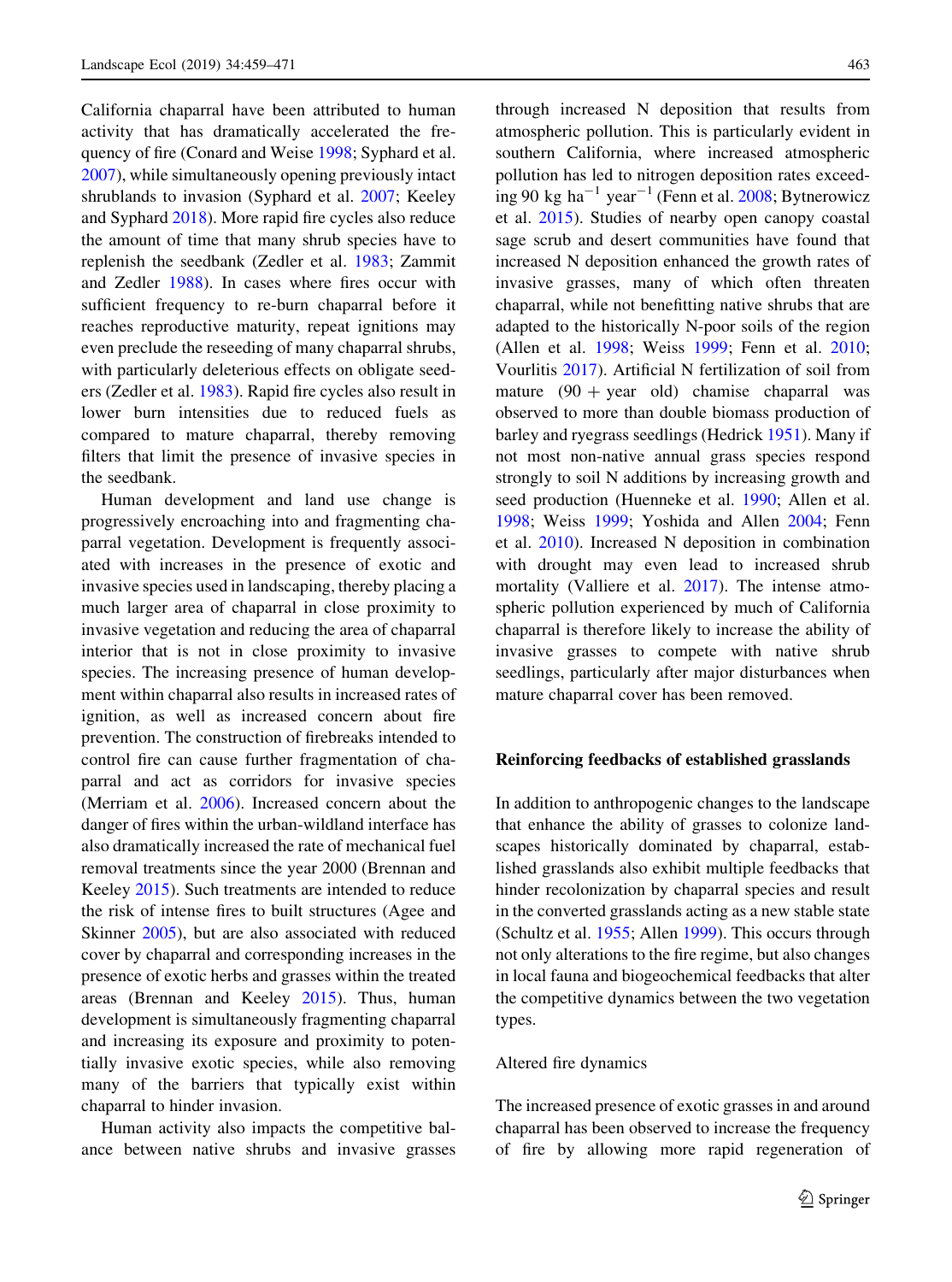groundcover (D'Antonio and Vitousek [1992;](#page-10-0) Keeley [2001\)](#page-10-0), increasing the ease of ignition (Bradshaw et al. [1983\)](#page-9-0), and by extending the length of the fire season (Keeley [2000](#page-10-0)). At the same time, grass cover limits the total amount of fuels in comparison to stands of intact chaparral, which in turn reduces fire intensity in comparison to chaparral. These departures from the long-interval, high-intensity fires that are the historic norms for chaparral are often detrimental to the survival and recruitment of many chaparral shrub species (Zedler et al. [1983;](#page-12-0) Haidinger and Keeley [1993;](#page-10-0) Keeley et al. [2005a\)](#page-10-0), while also providing direct benefits to invasive forbs and grasses (Keeley [2001](#page-10-0); Keeley and Brennan [2012\)](#page-10-0).

First, grasslands generate fires that burn with far less intensity than intact chaparral, with peak soil surface temperatures of only  $170-245$  °C (Rundel [1983\)](#page-11-0) and peak soil temperatures under 50  $^{\circ}$ C at 5 cm soil depth (Neary et al. [1999](#page-11-0)). These low-temperature fires result in much lower fire-related mortality among grasses and invasive herbs than the more intense fires experienced by chaparral. Additionally, rapid fire cycles benefit exotic grasses by removing competing species that require longer time periods to reseed, and benefiting species that are capable of the most rapid recolonization and maturation, particularly annual grasses. While annual grasses require only a single year to produce seed, shrubs will often require many years between germination and reseeding (Keeley [1992\)](#page-10-0). As chaparral shrubs require longer periods of time to regenerate than grasses and annual herbs, fires that recur at 5–10 year intervals may kill shrub saplings before they have the ability to replenish the seedbank (Zedler et al. [1983](#page-12-0); Zammit and Zedler [1988\)](#page-12-0). Examinations of short interval fires have found that reseeding shrubs typically germinate profusely after the first fire event, but are almost completely extirpated if a second fire occurs before seedlings can mature enough to replenish the seedbank (Zedler et al. [1983;](#page-12-0) Keeley [1992;](#page-10-0) Haidinger and Keeley [1993](#page-10-0); Keeley and Brennan [2012\)](#page-10-0).

Short intervals between fires can also reduce the ability of native shrub species to regenerate rapidly post-fire. As resprouting shrubs invest a large portion of their belowground energy stocks in post-fire resprouts, long intervals between fires allow those belowground energy reserves to replenish. Shortinterval fires, which may destroy recently resprouted plants before they recover their carbon investment, can lead to high mortality among resprouting species due to the energy loss sustained from regenerating after repeated fires (Zedler et al. [1983](#page-12-0); Haidinger and Keeley [1993;](#page-10-0) Keeley and Brennan [2012](#page-10-0)). Thus, as the fire interval shortens, the ability of both seeding and some resprouting shrubs to compete is reduced, thereby increasing the success of exotic weeds (Haidinger and Keeley [1993](#page-10-0); Lippitt et al. [2012\)](#page-11-0).

Altered soil moisture availability

Differences in the use of soil moisture by intact chaparral and grasslands also produce feedbacks that alter the availability of soil moisture both to themselves and to their competitors. Moisture availability has also been found to be critical in the success of postfire chaparral recolonization. Low moisture would typically benefit exotic herbs and grasses, while high moisture availability, particularly in the years immediately following fire, benefits native shrubs (Frazer and Davis [1988](#page-10-0); Keeley et al. [2005b\)](#page-11-0).

This simple relationship is complicated, however, by the fact that grasses are shallow-rooted in comparison to many chaparral shrubs. As grasses are unable to access water at depths below their roots (Williamson et al. [2004b](#page-12-0)), they intercept far less moisture than chaparral shrubs (Rowe [1963;](#page-11-0) Corbett and Crouse [1968;](#page-9-0) Williamson et al. [2004a](#page-12-0)). As a result, conversion of chaparral into grasslands results in increased moisture availability in the soil below 0.6 m (Davis and Mooney [1985](#page-10-0); Eliason and Allen [1997](#page-10-0)), within the rooting depth of most chaparral shrubs. Throughflow and downstream soil moisture (Bentley [1967](#page-9-0); Hibbert [1971;](#page-10-0) Davis [1984\)](#page-10-0) as well as groundwater recharge (Williamson et al. [2004b](#page-12-0)) have also been found to increase after conversion from chaparral into invaded grasslands, and even to convert streams from inter-mittent to perennial (Orme and Bailey [1970](#page-11-0)). Increased throughflow and moisture availability at depths below the root horizon of grasses and herbs may benefit chaparral shrubs that occur at downstream sites or harden mature shrubs that persist within areas that have largely type-converted to grasses.

However, while grasses remove less moisture from the soil overall, they dramatically reduce soil moisture at depths of less than 0.6 m (Davis and Mooney [1985](#page-10-0)), resulting in more xeric conditions within the soil at shallower depths than occur within intact chaparral. This decrease in near-surface soil moisture may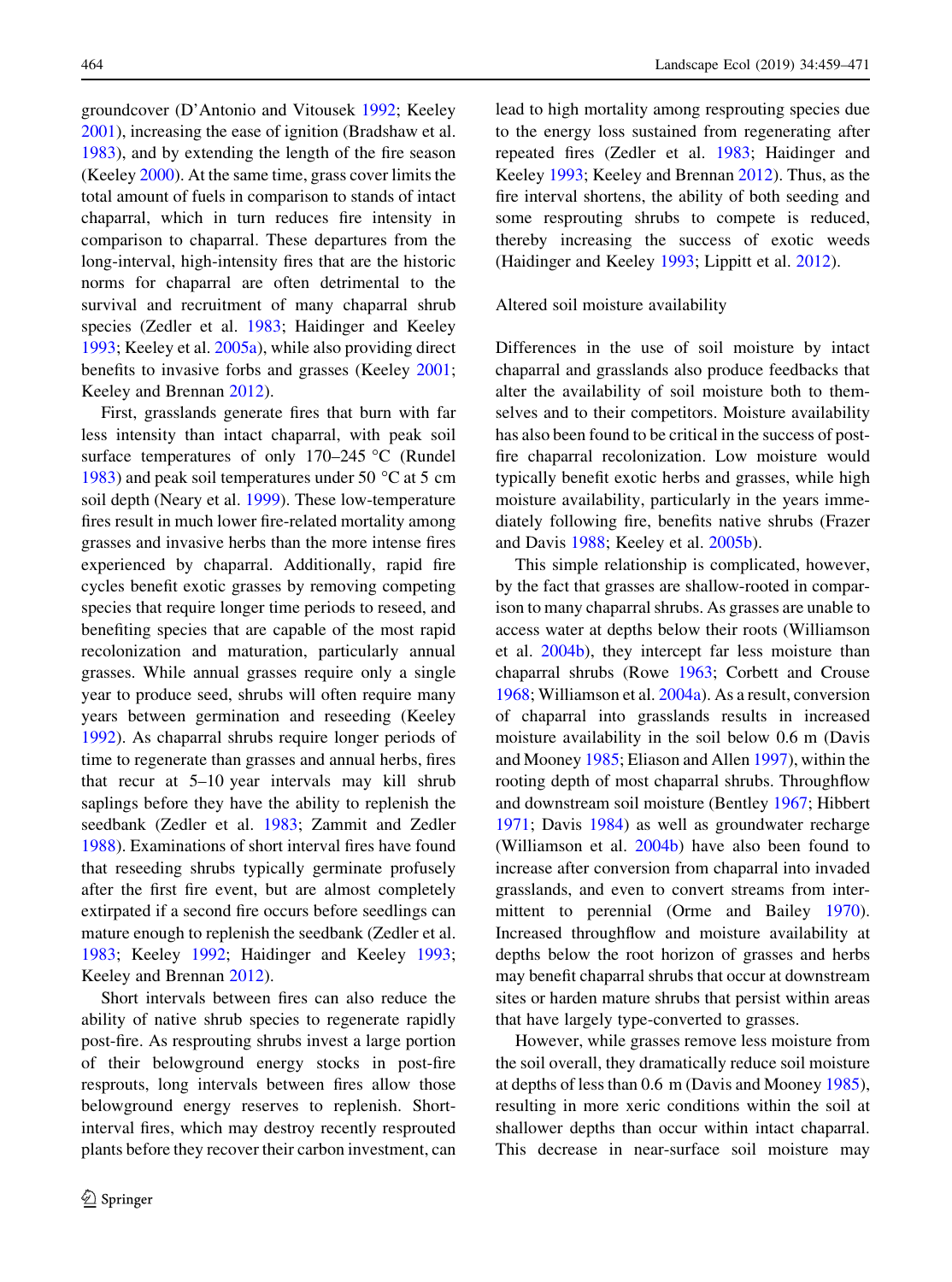increase drought stress and mortality among shrub seedlings whose roots have not yet penetrated into the deeper soil below where grasses cannot reach. Intensive seeding of exotic grasses after clearing of chaparral reduces moisture in the soil above 0.6 m, and has led to nearly 100% mortality of shrub seedlings due to severe drought stress (Schultz et al. [1955\)](#page-11-0). Thus, while grasses may increase overall soil moisture, they also generate a layer of near-surface soil that is far more xeric than under intact chaparral. This shallow zone of highly xeric soil, which does not adversely affect mature shrubs, nevertheless acts as a bulwark against chaparral recolonization by inhibiting the survival of newly germinated chaparral seedlings.

# Altered nitrogen cycling

While in neighboring open-canopy coastal sage shrub communities, grass invasion may tend to increase N storage (Wolkovich et al. [2010\)](#page-12-0) and facilitate recolonization by shrubs (Wolkovich et al. [2009](#page-12-0)), grass invasion in closed-canopy chaparral potentially has the opposite consequences, leading to decreased available N for shrub recolonization by increasing rates of N loss from the ecosystem and increased immobilization of N during rapid grass growth during the wet season. Grass invasion can increase N losses through hydrologic pathways (Longstreth and Patten [1975;](#page-11-0) Davis and Debano [1986](#page-10-0); Davis [1987\)](#page-10-0) and possibly atmospheric pathways, especially during the wet-to-dry transition. In part increasing losses may be associated with annual grass litter, which is generally more labile and rapidly decomposed than evergreen perennial shrub litter (Cornwell et al. [2008\)](#page-9-0).

Indirectly, grass may lead to N losses through increased erosion and increased water loss and the N stored in these soil and dissolved pools, by increasing fire frequency and therefore N volatisation, and by interfering with nitrogen fixing species that are common in many forms of chaparral, such as Ceanothus. During the wet season, however, the rapid growth of grasses may immobilize N and restrict N availability (Homyak [2012](#page-10-0)). Together, the influence of grass litter during the wet-to-dry transition, which promotes N losses, and the influence of grass immobilization during the growing season, which may restrict N availability, both act as a positive feedback that enhances grass invasion while restricting available N for shrub recolonization. Direct tests of N cycle feedbacks of grass invasion into chaparral are needed as current evidence is limited and chaparral biogeochemical dynamics are highly dynamic.

# Toward a general framework of grass invasion into mediterranean-climate landscapes

Chaparral-grass conversion dynamics appear to be controlled by multiple simultaneous drivers, each of which increase or decrease the rate or likelihood of chaparral conversion into grass cover and whose states are influenced by external controls and internal feedbacks (Fig. [2](#page-7-0)). As such, the interactive effects of environment, ecological feedbacks, and historical legacies jointly influence trajectories of grass invasion or chaparral recovery. A state-transition framework that considers simultaneously how factors that reinforce either shrub or grass dominance and promote transition between states provides a synthetic approach. Such a framework can help assess the vulnerability of chaparral shrublands to conversion and invasion risk and also assist in better designing restoration efforts. Simultaneously assessing the likelihood of chaparral community in situations where herbivory, fire frequency, moisture availability, or soil N could be modified may allow for better assessments in chaparral dominated regions experiencing multiple drivers of environmental change.

Feedbacks are important drivers of shrub and grass resilience to state changes. Each vegetation type, once established, alters local conditions in a variety of ways that generally benefit that vegetation type or provide barriers to colonization by alternate vegetation types. In addition to acting as seed sources for the regeneration of nearby chaparral, established chaparral reduces invasion success by invasive species through facilitating rodent herbivory, promoting a longer, more intense fire regime which reduces invasion opportunities while also removing invasive seeds from the seedbank, and by increasing near-surface soil moisture in comparison to exotic-dominant grasslands, which is necessary for shrub seedling recruitment (Davis and Mooney [1985](#page-10-0)). In contrast, exotic grasslands promote frequent, low-intensity fire regimes, which increase invasion opportunity and do not produce sufficient soil heating to remove invasive seeds from the seedbank. Grasses also increase the aridity of near-surface soils, which increase drought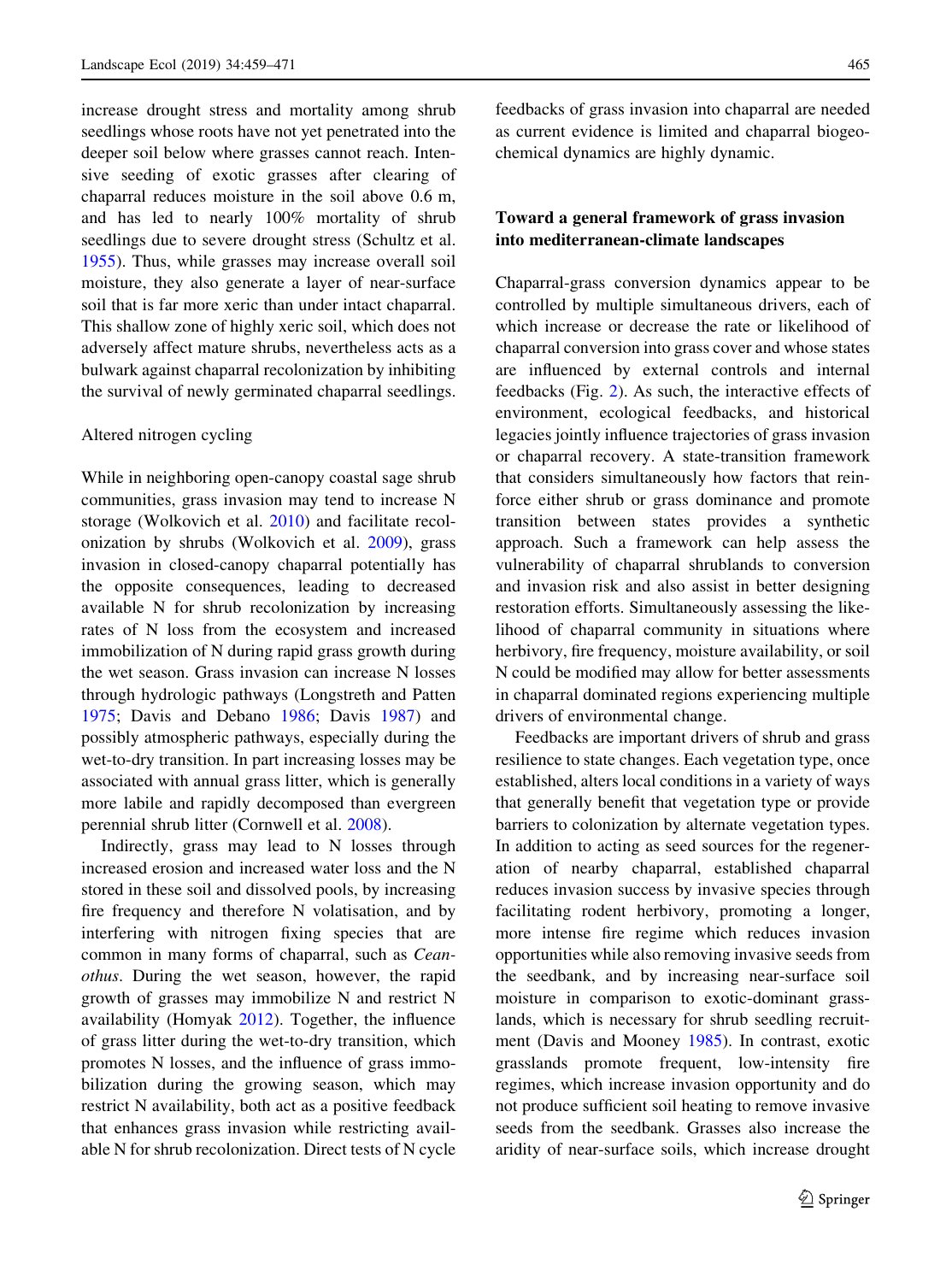<span id="page-7-0"></span>

Fig. 2 Feedbacks among grass-dominated and chaparral-dominated vegetation, as well as anthropogenic disruptions, and their relative benefit to chaparral or grass cover

mortality among shrub seedlings, and hinder rodent herbivory through increased risk of predation. Thus, any attempt to model the likelihood of chaparral-grass conversion must ultimately incorporate the network of feedbacks that occur within each cover type that make them more or less resistant to colonization by alternate cover. As chaparral vegetation often occupies highly heterogeneous landscapes, the interaction these feedbacks and the local topography and soil types must also be accounted for. This is particularly true when examining vegetation in areas that are downstream in any given watershed, as the vegetation, fire history, and soils that are located upslope within a given watershed may impact not only the moisture availability (Dunn et al. [1988\)](#page-10-0) but also the quantity (Orme and Bailey [1970\)](#page-11-0) and nitrogen content (Goodridge et al. [2018](#page-10-0)) of soil runoff that may flow into downslope areas (Rowe [1963](#page-11-0)). In a systems framework the main effects of individual factors to changes in vegetation type, including herbivory, fire frequency, moisture availability, and other factors, are themselves dependent on vegetation dynamics. Thus, the predicted importance of each driver is continuously updating in response to changes in local shrub and grass cover.

By incorporating the ability of both chaparral shrubs and invasive grasses to alter local conditions in order to harden themselves against colonization by alternate vegetation types, we can evaluate not only the likelihood of local type-conversion, but also the effects of disturbances or climate abnormalities that may counteract, disrupt, or intensify those effects, and thereby open windows of opportunity for colonization by alternate vegetation types. As the quality and duration of large-scale climate, biophysical, and vegetative data continue to mount, the development and empirical testing of such models represent a promising future for developing our understanding of the dynamics underlying vegetation conversion both within chaparral and within analogous Mediterranean shrublands across the globe.

Shared dynamics across worldwide Mediterranean-climate shrublands

Many drivers and feedbacks influencing grass invasion into southern California chaparral shrublands may also be common among other closed-canopy shrublands, especially in other areas that experience Mediterranean climates. This is particularly true in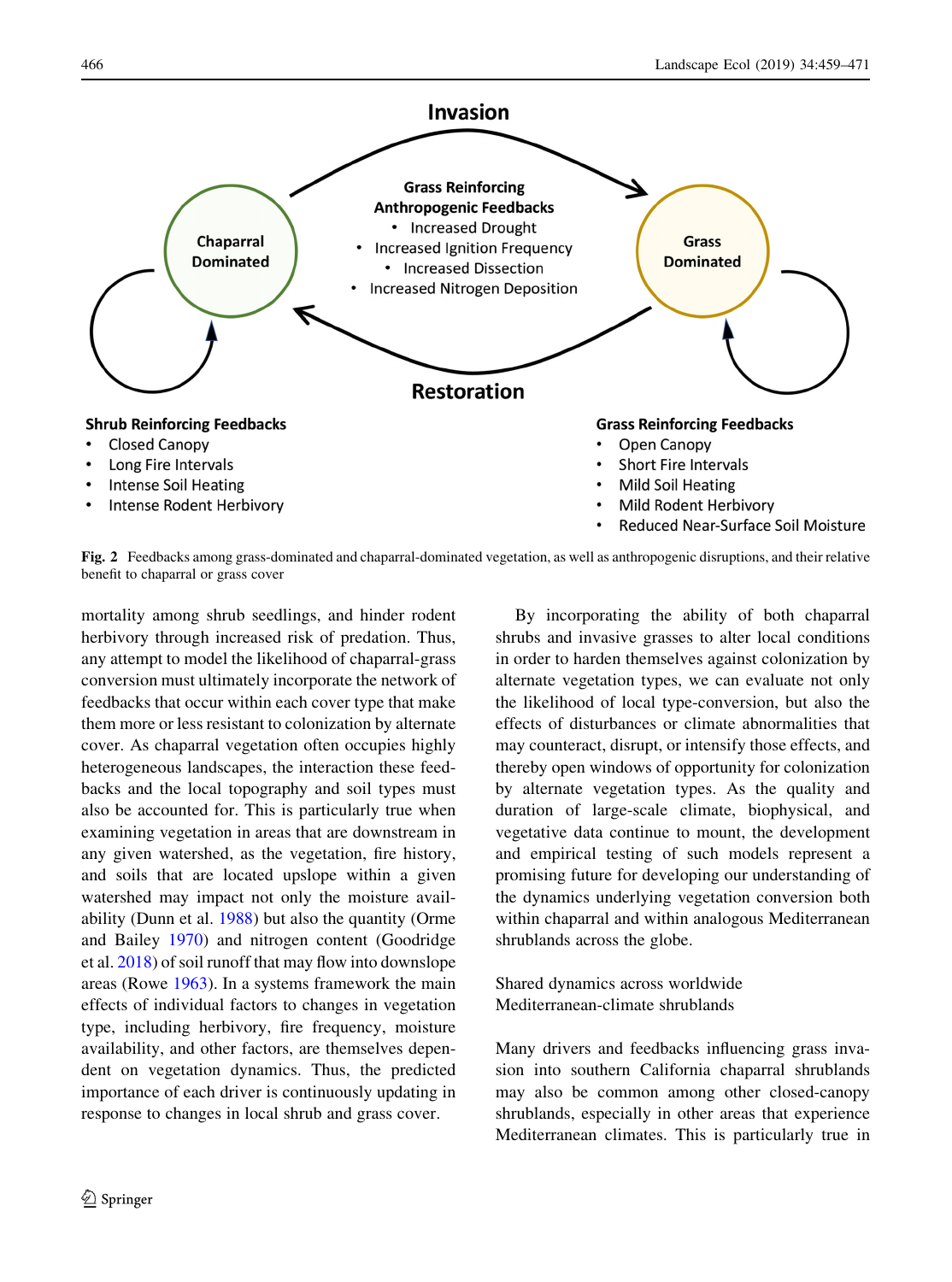relation to fire, as increased fire frequency has been associated with increases in invasion across Mediterranean-climate shrublands throughout five continents (van Wilgen and Richardson [1985](#page-11-0); D'Antonio and Vitousek [1992;](#page-10-0) Haidinger and Keeley [1993;](#page-10-0) Vilà et al. [2001;](#page-11-0) Brooks et al. [2004](#page-9-0); Gómez-González et al. [2011\)](#page-10-0). Grass cover in other Mediterranean shrublands has been associated with more rapid fires, which in turn promote additional expansion by grasses into adjacent shrublands (Grigulis et al. [2005\)](#page-10-0). Although the relationship of fire frequency to the survival of native shrubs in the South African fynbos is mixed (van Wilgen and Richardson [1985](#page-11-0)), likely due to simultaneous invasion by both exotic shrub and grass species, increased cover by exotic shrubs has been found to reduce fire frequency while increasing fire intensity (van Wilgen and Richardson [1985](#page-11-0)), as in chaparral. Similarly, increased cover by invasive grasses is associated with increased fire frequency, and lower fire intensity (Brooks et al. [2004](#page-9-0)). Fire in Chilean mattoral, which until recently was largely absent (Muñoz and Fuentes [1989](#page-11-0); Holmgren [2002](#page-10-0)), has been associated with increased dominance by both native and exotic annuals (Gómez-González et al. [2011\)](#page-10-0). However, as native shrubs in mattoral are not as fire adapted as many other Mediterranean shrublands, high fire intensities can result in extreme mortality in the seedbank of native shrubs, thereby limiting postfire recovery among many species (Segura et al. [1998](#page-11-0)). Thus it is clear that, while some differences do exist, fire often plays a similar role as a driver of grass invasion across Mediterranean shrublands worldwide.

Unlike chaparral, large mammal grazing appears to play a major role in most other Mediterranean shrublands. However, the effects of large mammal grazing vary depending on the relative palatability of local shrubs and grasses. In Australian shrublands, grazing has been one of the major factors promoting invasion into native grasslands by native shrubs that are unpalatable to grazers (Costello et al. [2000](#page-9-0)). In California coastal sage scrub, however, the elimination of ungulate grazing has been found to promote conversion of exotic grasslands back into shrublands (Johnson and Fitzhugh [1990\)](#page-10-0). The unpalatability of most chaparral shrubs to many large ungulates, and resulting lack of intensive grazing, is potentially responsible for the relative absence of large mammal herbivory as a major factor in chaparral shrub-grass invasion dynamics.

#### Management implications

Collectively, these results indicate that no single driver should be viewed as a 'silver bullet' when it comes to predicting type-conversion or restoration potential. Instead, any attempt to forecast the impacts of future conditions on chaparral invasion or postdisturbance recovery will require an overlay of the impacts among all factors that may contribute to the invasion success of exotic grasses, or to the recolonization success of chaparral shrubs into invaded areas (Allen et al. [2018](#page-9-0)). Characterizing the site-specific impact of each factor that alters the likelihood of vegetation conversion will require local characterization of site-specific conditions, such as are provided by sources such as the National Cooperative Soil Survey and the Ecological Site programs, in combination with remote sensing tools and local meteorological information (Park et al. [2018\)](#page-11-0).

## Future research needs

The framework presented here provides a systems approach for studying and forecasting the dynamics of shrub and grass invasion across Mediterranean-climate shrub dominated landscapes. A key need for future research is to quantify the magnitude of feedbacks that occur as the composition of the local vegetation changes in the context of landscape distributions of invasion and environmental conditions. Shrub-grass transition may introduce many feedbacks that lead to alternate stable state dynamics (Stylinski and Allen [1999;](#page-11-0) Lett and Knapp [2003;](#page-11-0) Cox and Allen [2008\)](#page-9-0). The potential for nonlinearities among these relationships are high, particularly in cases such as drought stress, where thresholds of soil moisture may result in sudden increases in seedling mortality (Oechel [1988\)](#page-11-0). Prediction of grass invasion into chaparral also requires improved monitoring tools capable of identifying the current status of chaparral environments in order to facilitate predictions of future vegetation change. Newly available metrics for examining the coverage by grasses and shrubs across the landscape at both fine scales and broad areas show potential for providing the broad scale, fine-resolution mapping of vegetation cover that will be needed to conduct large-scale prediction of future grass invasion into chaparral (Park et al. [2018](#page-11-0)). Advances in computing power available to ecological researchers are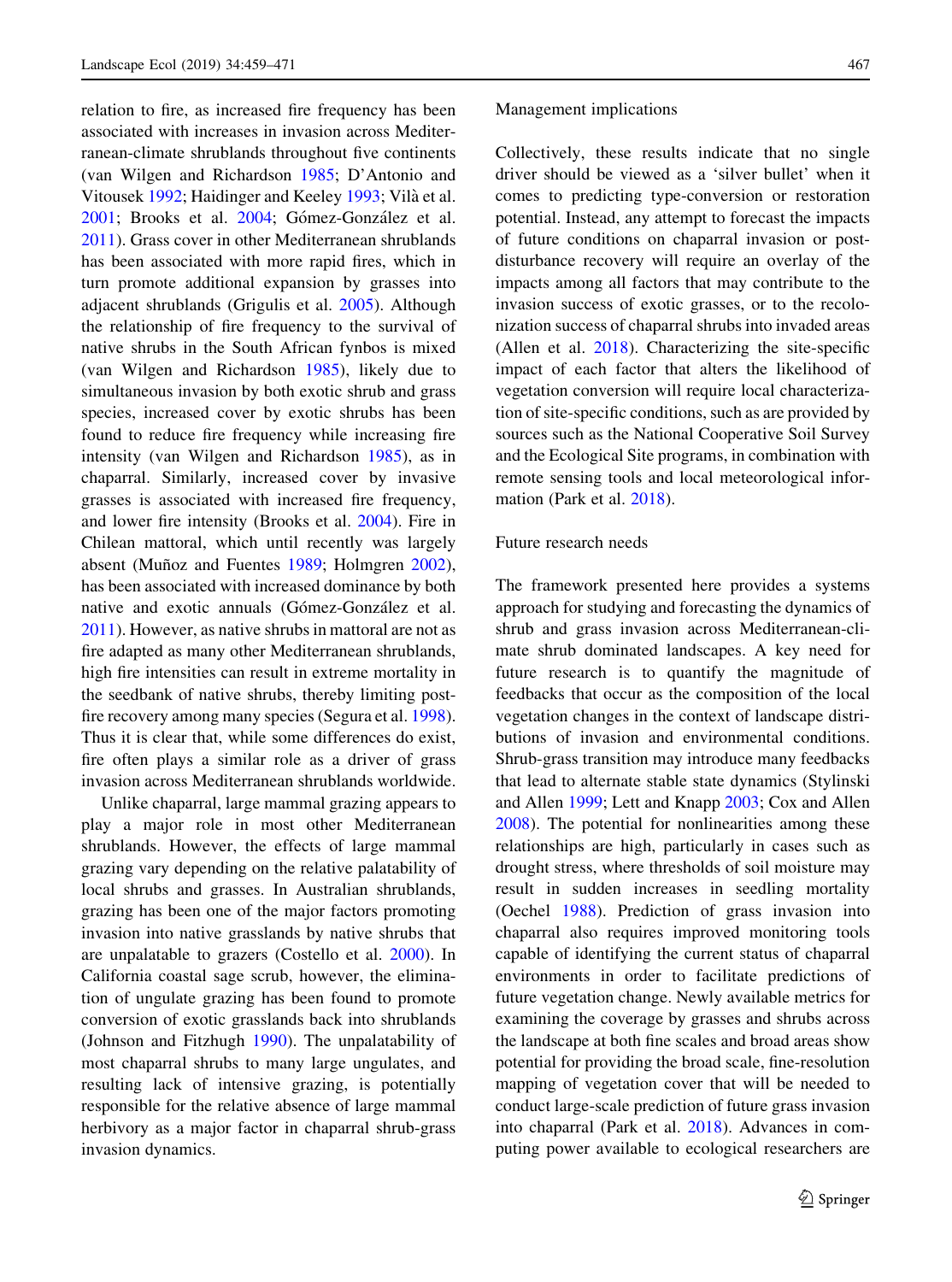<span id="page-9-0"></span>now sufficient to overcome much of the intensive amount of processing that have thus far prevented such data from being incorporated into spatially explicit predictive models. As the quality and availability of fine-scale and broad-scope climate, topographic, and vegetation data are increasingly available to power generalized models capable of predicting the dynamics of grass and shrub invasion, the primary barrier to the implementation of broad-scale predictive models is now largely one of merging big data computational techniques with ecological modelling and remote sensing analysis. By using the emerging linkages between ecological modelling and recent advances in spatiotemporal analysis and big data techniques, a unified framework for assessing landscape distributions of chaparral shrub vulnerability to grass conversion throughout Mediterranean-climate landscape.

Acknowledgements This research was funded through a cooperative agreement between UC-Riverside and the US Forest service (Grant No. 11-CS-11050100-031) and the National Science Foundation (DEB—1656062).

Data availability Example code used to produce estimates of herbaceous cover in this study are available through: [https://doi.](https://doi.org/10.6084/m9.figshare.6203366) [org/10.6084/m9.figshare.6203366.](https://doi.org/10.6084/m9.figshare.6203366)

## References

- Agee JK, Skinner CN (2005) Basic principles of forest fuel reduction treatments. For Ecol Manage 211:83–96
- Allen EB (1999) Restoring habitats to prevent exotics. In: Proceedings of the California exotic pest plant council symposium, pp 41–44
- Allen EB, Padgett PE, Bytnerowicz A, Minnich R (1998) Nitrogen deposition effects on coastal sage vegetation of southern California. In: Proceedings of the international symposium on air pollution and climate change effects on forest ecosystems, Pacific Southwest Research Station, Riverside, California, USA. US Department of Agriculture Forest Service, pp 131–140
- Allen EB, Williams K, Beyers JL, Phillips M, Ma S, D'Antonio CM (2018) Chaparral Restoration. In: Underwood EC, Safford HD, Molinari NA, Keeley JE (eds) Valuing chaparral: ecological, socio-economic, and management perspectives. Springer, Berlin
- Bartholomew B (1970) Bare zone between California shrub and grassland communities: the role of animals. Science 170:1210–1212
- Bentley JR (1967) Conversion of Chaparral areas to grassland: techniques used in California vol Agriculture Handbook No. 328. Forest Service, USDA, Berkeley, CA
- Borchert MI, Odion DC (1995) Fire intensity and vegetation recovery in chaparral: a review. In: Keeley JE, Scott T (eds)

Brushfires in California wildlands: ecology and resource management. International Association of Wildland Fire, Fairfield

- Bradshaw LS, Deeming JE, Burgan RE, Cohen JD (1983) The 1978 national fire-danger rating systemL technical documentation. United Stated Department of Agriculture, Forest Service, Intermountain Forest and Range Experiment Station, Ogden
- Brennan TJ, Keeley JE (2015) Effect of mastication and other mechanical treatments on fuel structure in chaparral. Int J Wildland Fire 24:949–963
- Brooks ML (2002) Peak fire temperatures and effects on annual plants in the Mojave desert. Ecol Appl 12:1088–1102
- Brooks ML, D'Antonio CM, Richardson DM, Grace JB, Keeley JE, DiTomaso JM, Hobbs RJ, Pellant M, Pyke D (2004) Effects of invasive alien plants on fire regimes. Bioscience 54:677–688
- Bytnerowicz A, Johnson RF, Zhang L, Jenerette GD, Fenn ME, Schilling SL, Gonzalez-Fernandez I (2015) An empirical inferential method of estimating nitrogen deposition to Mediterranean-type ecosystems: the San Bernardino Mountains case study. Environ Pollut 203:69–88
- Christensen NL (1985) Shrubland fire regime and their evolutionary consequences. In: Pickett STA (ed) The ecology of natural disturbance and patch dynamics. Academic Press Inc, Orlando, pp 85–99
- Christensen NL, Muller CH (1975a) Effects of fire on factors controlling plant growth in adenostoma chaparral. Ecol Monogr 45:29–55
- Christensen NL, Muller CH (1975b) Relative importance of factors controlling germination and seedling survival in adenostoma chaparral. Am Midl Nat 93:71–78
- Conard SG, Weise DR (1998) Management of fire regime, fuels and fire effects in southern California chaparral: lessons from the past and thoughts for the future vol 20. Fire in ecosystem management: shiftng the paradigm from suppression to prescription. Tall Timbers Fire Ecology Conference Proceedings. Tall Timber Research Station, Tallahassee, Florida, USA
- Corbett ES, Crouse RP (1968) Rainfall interception by annual grass and chaparral… losses compared (U.S. Forest Serv. Res. Paper PSW-48). USDA Forest Service, Pacific Southwest Forest and Range Experiment Station, Berkeley, California
- Cornwell WK, Cornelissen JHC, Amatangelo K, Dorrepaal E, Eviner VT, Godoy O, Hobbie SE, Hoorens B, Kurokawa H, Pérez-Harguindeguy N, Quested HM, Santiago LS, Wardle DA, Wright IJ, Aerts R, Allison SD, Van Bodegom P, Brovkin V, Chatain A, Callaghan TV, Díaz S, Garnier E, Gurvich DE, Kazakou E, Klein JA, Read J, Reich PB, Soudzilovskaia NA, Vaieretti MV, Westoby M (2008) Plant species traits are the predominant control on litter decomposition rates within biomes worldwide. Ecol Lett 11:1065–1071
- Costello DA, Lunt ID, Williams JE (2000) Effects of invasion by the indigenous shrub Acacia sophorae on plant composition of coastal grasslands in south-eastern Australia. Biol Conserv 96:113–121
- Cox RD, Allen EB (2008) Stability of exotic annual grasses following restoration efforts I nsouthern California coastan sage scrub. J Appl Ecol 45:495–504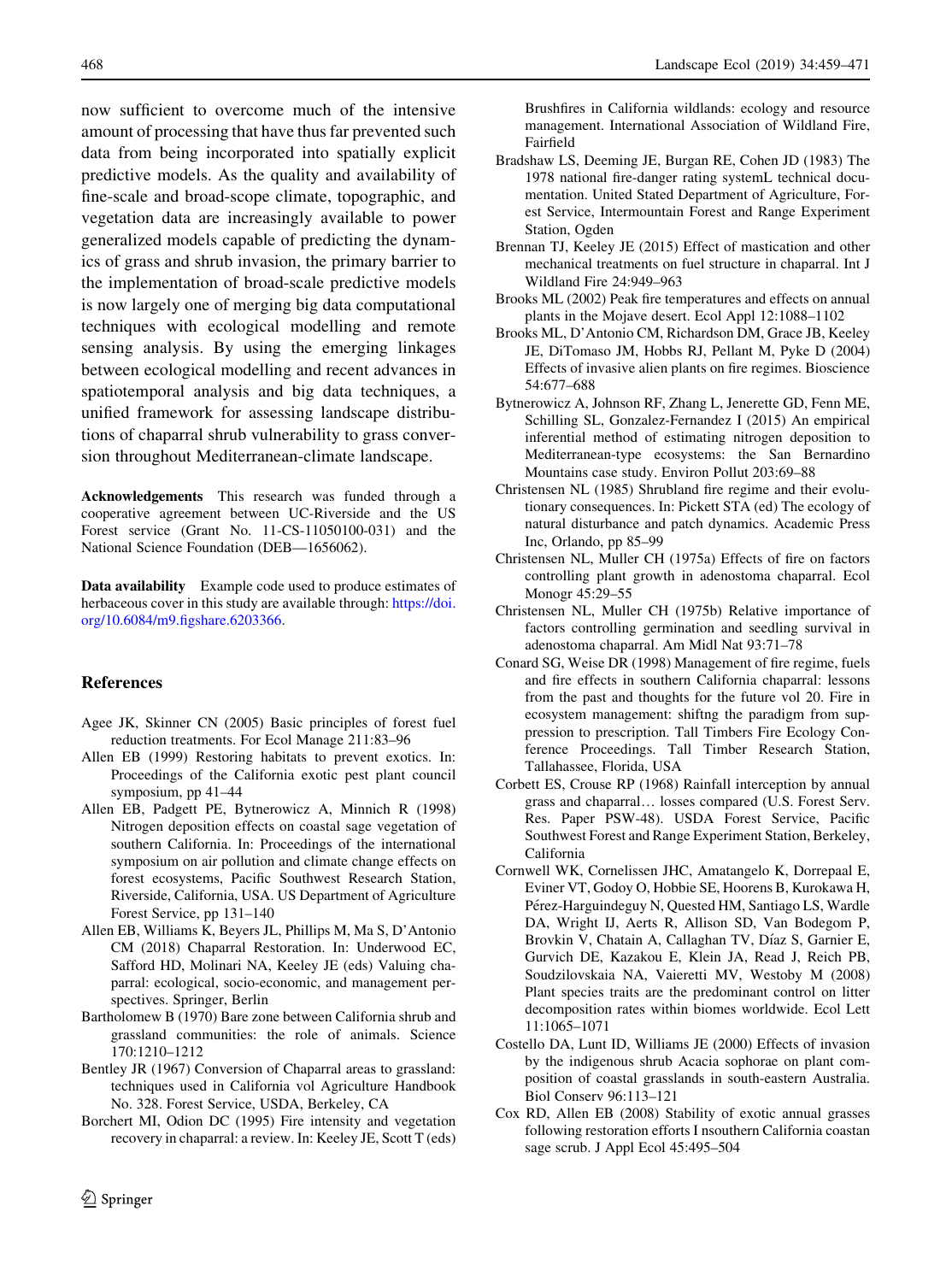- <span id="page-10-0"></span>D'Antonio CM, Vitousek PM (1992) Biological invasions by exotic grasses, the grass/fire cycle, and global change. Annu Rev Ecol Syst 23:63–87
- Davies KW, Nafus AM, Madsen MD (2013) Medusahead Invasion along unimproved roads, animal trails, and random transects. West N Am Nat 73:54–59
- Davis EA (1984) Conversion of Arizona chaparral to grass increases water yield and nitrate loss. Water Resour Res 20:1643–1649
- Davis EA (1987) Chaparral conversion and streamflow: nitrate increase is balanced mainly by a decrease in bicarbonate. Water Resour Res 23:215–224
- Davis EA, Debano LF (1986) Nitrate increases in soil water following conversion of chaparral to grass. Biogeochemistry 2:53–65
- Davis SD, Mooney HA (1985) Comparative water relations of adjacent California shrub and grassland communities. Oecologia 66:522–529
- DiTomaso JM, Brooks ML, Allen EB, Minnich R, Rice PM, Kyser GB (2006) Control of invasive weeds with prescribed burning. Weed Technol 20:535–548
- Dunn PH, Barro SC, Wells WG, Poth MA, Wohlgemuth PM, Colver CG (1988) The San Dimas experimental forest: 50 years of research. United States Department of Agriculture, Pacific Southwest Forest and Range Experiment Station, Albany
- Eliason SA, Allen EB (1997) Exotic grass competition in suppressing native shrubland re-establishment. Restor Ecol 5:245–255
- Fenn ME, Jovan S, Yuan F, Geiser LH, Meixner T, Gimeno BS (2008) Empirical and simulated critical loads for nitrogen deposition in California mixed conifer forests. Environ Pollut 155:492–511
- Fenn ME, Allen EB, Weiss SB, Jovan S, Geiser LH, Tonnesen GS, Johnson RF, Rao LE, Gimeno BS, Yuan F, Meixner T, Bytnerowicz A (2010) Nitrogen critical loads and management alternatives for N-impacted ecosystems in California. J Environ Manage 91:2404–2423
- Figueroa JA, Castro SA, Marquet PA, Jaksic FM (2004) Exotic plant invasions to the mediterranean region of Chile: causes, history and impacts. Rev Chil Hist Nat 77:465–483
- Frazer JM, Davis SD (1988) Differential survival of chaparral seedlings during the first summer drought after wildfire. Oecologia 76:215–221
- Gómez-González S, Torres-Díaz C, Valencia G, Torres-Morales P, Cavieres LA, Pausas JG (2011) Anthropogenic fires increase alien and native annual species in the Chilean coastal matorral. Divers Distrib 17:58–67.
- Goodridge BM, Hanan EJ, Aguilera R, Wetherley EB, Chen Y-J, D'Antonio CM, Melack JM (2018) Retention of nitrogen following wildfire in a Chaparral. Ecosystems. <https://doi.org/10.1007/s10021-018-0243-3>
- Gray JT, Schlesinger WH (1983) Nutrient use by evergreen and deciduous shrubs in Southern California: II. Experimental investigations of the relationship between growth, nitrogen uptake and nitrogen availability. J Ecol 71:43–56
- Green LR (1977) Fuelbreaks and other fuel modification for wildland fire control. In: Agriculture handbook vol 499. USDA Forest Service, Washington DC
- Grigulis K, Lavorel S, Davies ID, Dossantos A, Lloret F, Vila`s M (2005) Landscape-scale positive feedbacks between fire

and expansion of the large tussock grass, Ampelodesmos mauritanica in Catalan shrublands. Glob Change Biol 11:1042–1053

- Gritti ES, Smith B, Sykes MT (2006) Vulnerability of Mediterranean Basin ecosystems to climate change and invasion by exotic plant species. J Biogeogr 33:145–157
- Haidinger TL, Keeley JE (1993) Role of high fire frequency in destruction of mixed chaparral. Madroño 40:141-147
- Hedrick DW (1951) Studies on the succession and manipulation of chamise brushlands in California. Texas A&M University, Texas
- Hibbert AR (1971) Increases in streamflow after converting chaparral to grass. Water Resour Res 7:71–80
- Holmgren M (2002) Exotic herbivores as drivers of plant invasion and switch to ecosystem alternative states. Biol Invasions 4:25–33
- Homyak PM (2012) Nitrogen and phosphorus biogeochemistry of watersheds along the western slope of the Sierra Nevada. UC Riverside
- Huenneke LF, Hamburg SP, Koide R, Mooney HA, Vitousek PM (1990) Effects of soil resources on plant invasion and community structure in Californian serpentine grasslands. Ecology 71:478–491
- Johnson WH, Fitzhugh EL (1990) Grazing helps maintain brush growth on cleared land California. Agriculture 44:31–35
- Keeley JE (1992) Recruitment of seedlings and vegetative sprouts in unburned Chaparral. Ecology 73:1194–1208
- Keeley JE (2000) Chaparral. In: Barbour M, Billings W (eds) North American terrestrial vegetation. Cambridge University Press, New York
- Keeley JE (2001) Fire and invasive species in Mediterraneanclimate ecosystems of California. In: Galley KEM, Wilson TP (eds) Proceedings of the invasive species workshop: the role of fire in the control and spread of invasive species. Timbers Research Station, Tallahassee, pp 81–94
- Keeley JE (2004) Invasive plants and fire management in California Mediterranean-climate ecosystems. In: Proceedings 10th MEDECOS Conference
- Keeley JE, Brennan TJ (2012) Fire-driven alien invasion in a fire-adapted ecosystem. Oecologia 169:1043–1052
- Keeley JE, Keeley SC (1987) Role of fire in the germnation of chaparral herbs and suffrutescents. Madroño 34:240-249
- Keeley JE, Syphard AD (2018) South Coast Bioregion. In: Wagtendonk JW, Sugihara NG, Stephens SL, Thode AE, Shaffer KE, Fites-Kaufman JA (eds) Fire in California's ecosystems, 2nd edn. University of California Press, Berkeley, California
- Keeley JE, Zedler PH (1978) Reproduction of chaparral shrubs after fire: a comparison of sprouting and seeding strategies. Am Midl Nat 99:142–161
- Keeley JE, Morton BA, Pedrosa A, Trotter P (1985) Role of allelopathy, heat and charred wood in the germination of chaparral herbs and suffrutescents. J Ecol 73:445–458.
- Keeley JE, Lubin D, Fotheringham CJ (2003) Fire and grazing impacts on plant diversity and alien plant invasions in the southern sierra nevada. Ecol Appl 13:1355–1374
- Keeley JE, Fotheringham CJ, Baer-Keeley M (2005a) Determinants of postfire recovery and succession in mediterranean-climate shrublands of California. Ecol Appl 15:1515–1534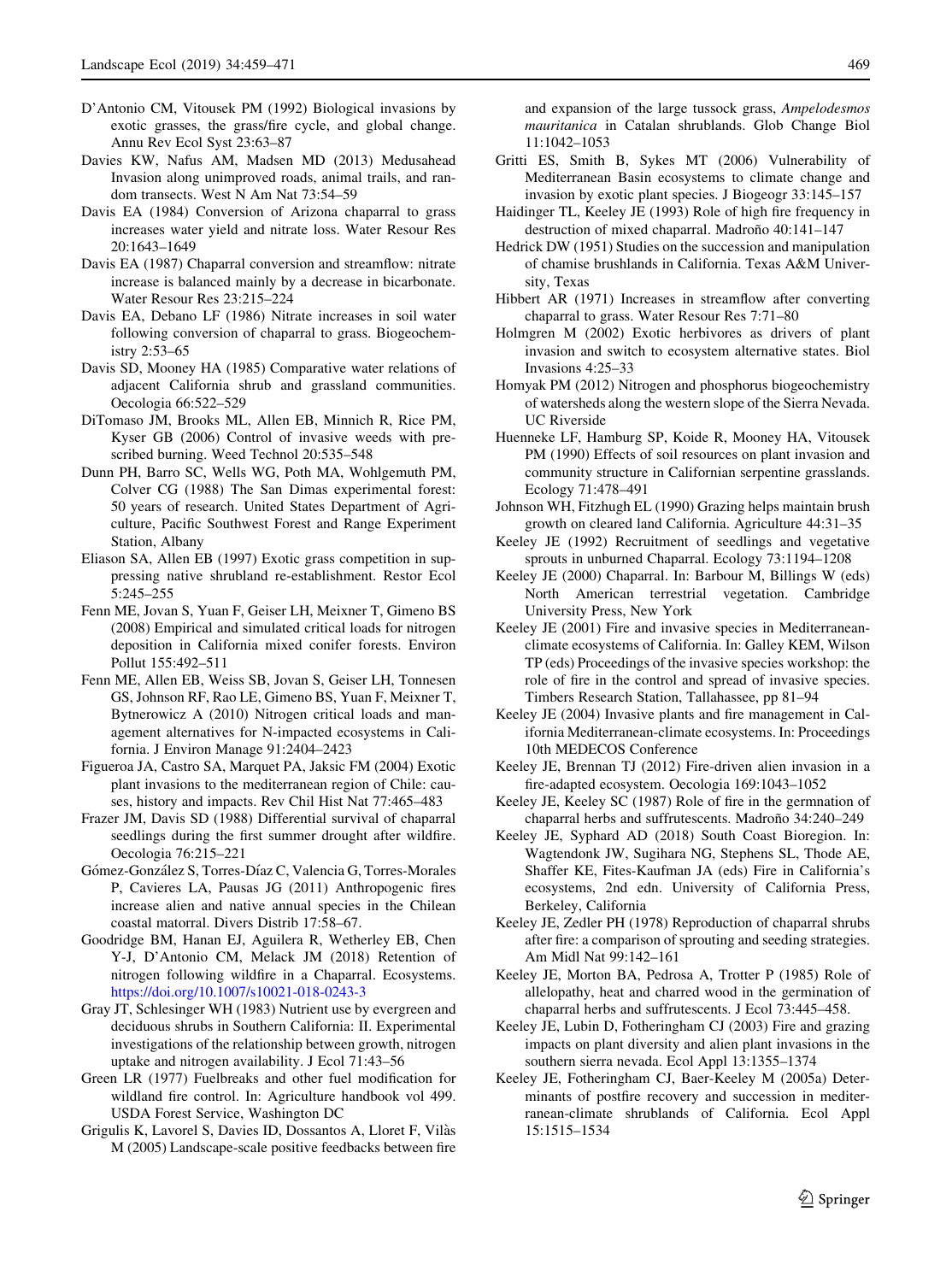- <span id="page-11-0"></span>Keeley JE, Fotheringham CJ, Baer-Keeley M (2005b) Factors affecting plant diversity during post-fire recovery and succession of mediterranean-climate shrublands in California, USA. Divers Distrib 11:525–537
- Kelly M, K-i Ueda, Allem-Diez B (2008) Considerations for ecological reconstruction of historic vegetation: analysis of the spatial uncertainties in the California vegetation type map dataset. Plant Ecol 194:37–49
- Knops JMH, Griffin JR, Royalty AC (1995) Introduced and native plants of the Hastings Reservation, central coastal California: a comparison. Biol Conserv 71:115–123
- Lambrinos JG (2002) The variable success of Cortaderia species in a complex landscape. Ecology 83:518–529
- Lambrinos JG (2006) Spatially variable propagule pressure and herbivory influence invasion of chaparral shrubland by an exotic grass. Oecologia 147:327–334
- Lett M, Knapp AK (2003) Consequences of shrubexpansion in mesic grassland: resource alterations and graminoid responses. J Veg Sci 14:487–496
- Lippitt C, Stow D, O'Leary J, Franklin J (2012) Influence of short-interval fire occurrence on post-fire recovery of fireprone shrublands in California, USA. Int J Wildland Fire 22(2):184–193
- Longstreth DT, Patten DT (1975) Conversion of chaparral to grass in central Arizona: effects on selected ions in watershed runoff. Am Midl Nat 93:25–34
- McMaster GS, Jow WM, Kummerow J (1982) Response of Adenostema fasciculatum and Ceanothus greggii chaparral to nutrient additions. J Ecol 70:745–756
- McPherson JK, Muller CH (1969) Allelopathic effects of Adenostoma fasciculatum, ''Chamise'', in the California chaparral. Ecol Monogr 39:177–198
- Merriam KE, Keeley JE, Beyers JL (2006) Fuel breaks affect nonnative species abundance in californian plant communities. Ecol Appl 16:515–527
- Minnich RA, Bahr CJ (1995) Wildland fire and chaparral succession along the Californis Baja-California boundary. Int J Wildland Fire 5:13–24
- Mooney HA, Rundel PW (1979) Nutrient relations of the evergreen shrub, Adenostoma fasciculatum, in the California Chaparral. Bot Gaz 140:109–113
- Moreno JM, Oechel WC (1991) Fire intensity effects on germination of shrubs and herbs in southern California. Ecology 72:1993–2004
- Muller RN (1982) Vegetation patterns in the mixed mesophytic forest of eastern Kentucky. Ecology 63:1901–1917
- Muñoz MR, Fuentes ER (1989) Does fire induce shrub germination in the Chilean Matorral? Oikos 56:177–181
- Murphy AH, Leonard OA (1974) Chaparral shrub control as influenced by grazing, herbicides and fire California. Agriculture 28:10–13
- Neary DG, Klopatek CC, DeBano LF, Ffolliott PF (1999) Fire effects on belowground sustainability: a review and synthesis. For Ecol Manage 122:51–71
- Odion DC, Davis FW (2000) Fire, soil heating, and the formation of vegetation patterns in chaparral. Ecol Monogr 70:149–169
- Oechel WC (1988) Seedling establishment and water relations after fire in a Mediterranean ecosystem. In: Allen EB (ed) The reconstruction of disturbed arid lands. Westview Press, Boulder, pp 34–45
- Orme AR, Bailey RG (1970) The effect of vegetation conversion and flood discharge on stream channel geometry: a case of southern California watersheds. Proc Am Assoc Geogr 2:101–106
- Orrock JL, Witter MS, Reichman OJ (2008) Aparent competition with an exotic plant reduces native plant establishment. Ecology 89:1168–1174
- Park I, Hooper J, Flegal JM, Jenerette GD (2018) Impacts of climate, disturbance, and topography on distribution of herbaceous cover in Southern California chaparral: insights from a remote sensing method. Divers Distrib 24:497–508
- Parker VT (1987) Effects of wet-season management burns on chaparral vegetation: implications for rare species. In: Elias TE (ed) Proceedings of a conference on the conservation and management of rare and endangered plants, Sacramento. California Native Plant Society, California, pp 233–237
- Rowe PB (1963) Streamflow increases after removing woodland-riparian vegetation from a southern california watershed. J For 61:365–370
- Rundel PW (1983) Impact of fire on nutrient cycle. In: Kruger FJ, Mitchell DT, Jarvis JUM (eds) Mediterranean type ecosystems, vol 192–207. Springer, Berlin
- Schultz AM, Launchbaugh JL, Biswell HH (1955) Relationship between grass density and brush seedling survival. Ecology 36:226–238
- Segura AM, Holmgren M, Anabalón JJ, Fuentes ER (1998) The significance of fire intensity in creating local patchiness in the Chilean matorral. Plant Ecol 139:259–264
- Stylinski CD, Allen EB (1999) Lack of native species recovery following severe exotic disturbance in southern Californian shrublands. J Appl Ecol 36:544–554
- Syphard AD, Radeloff VC, Keeley JE, Hawbaker TJ, Clayton MK, Stewart SI, Hammer RB (2007) Human influence on California fire regimes. Ecol Appl 17:1388–1402
- Syphard AD, Brennan TJ, Keeley JE (2019) Drivers of chaparral type conversion to herbaceous vegetation in coastal Southern California. Divers Distrib 25:90–101
- Tyler CM (1995) Factors contributing to postfire seedling establishment in chaparral: direct and indirect effects of fire. J Ecol 83:1009–1020
- Tyler CM (1996) Relative importance of factors contributing to postfire seedling establishment in maritime Chaparral. Ecology 77:2182–2195
- Valliere JM, Irvine IC, Santiago L, Allen EB (2017) High N, dry: experimental nitrogen deposition exacerbates native shrub loss and nonnative plant invasion during extreme drought. Glob Change Biol 23:4333–4345
- Van de Water K, Safford HD (2011) A summary of fire frequency estimates for California vegetation before Euro-American settlement fire. Ecology 7:26–58
- van Wilgen BW, Richardson DM (1985) The effects of alien shrub invasions on vegetation structure and fire behaviour in South African Fynbos Shrublands: a simulation study. J Appl Ecol 22:955–966
- Vila` M, Lloret F, Ogheri E, Terradas J (2001) Positive fire-grass feedback in Mediterranean Basin woodlands. For Ecol Manage 147:3–14
- Vourlitis GL (2017) Chronic N enrichment and drought alter plant cover and community composition in a Mediterranean-type semi-arid shrubland. Oecologia 184:267–277